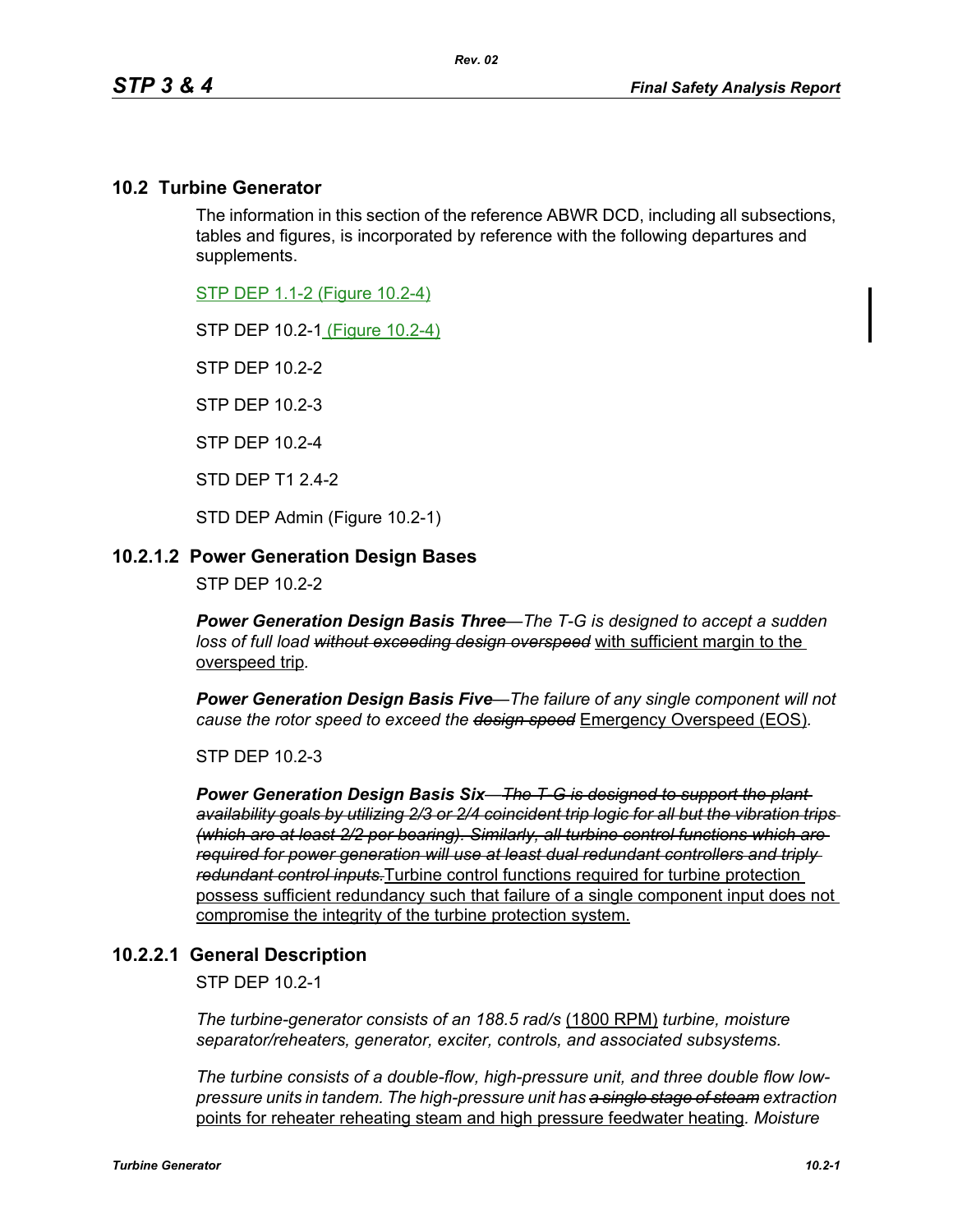*separation and reheating of the high-pressure turbine exhaust steam is performed by four* two *combined moisture separator/reheaters (MSRs). Two MSRs are* A MSR is *located on each side of the T-G centerline. The steam passes through the lowpressure turbines, each with four extraction points for the four low-pressure stages of feedwater heating, and exhausts into the main condenser. In addition to the* moisture separators in the *external MSRs, the turbines are designed to separate water from the steam and drain it to the next lowest extraction point feedwater heater*turbine steam path has provisions for removing some additional moisture and routing it to extraction lines.

*The generator is a direct driven, three-phase, 60 Hz, 188.5 rad/s* (1800 RPM) *synchronous generator with a water-cooled stator* armature winding *and hydrogen cooled rotor.*

*The turbine-generator uses a digital monitoring and control system which, in coordination with the turbine Steam Bypass and Pressure Control System, controls the turbine speed, load, and flow for startup and normal operations. The control system operates the turbine stop valves, control valves, and combined intermediate* stop and intercept *valves (CIVs). T-G supervisory instrumentation is provided for operational analysis and malfunction diagnosis.*

*Automatic control functions are programmed to protect the Nuclear Steam Supply System through appropriate corrective actions (Section 7.7).*

*T-G accessories include the bearing lubrication oil system, electrohydraulic control (EHC) system,* turbine hydraulic system, *turning gear, hydrogen* gas control system*, and CO2 system, seal oil system, stator cooling water system, exhaust hood spray system, turbine gland sealing system,* MSR reheater heating steam system *and turbine supervisory instrument (TSI) system.*

#### STD DEP Admin

*The T-G unit and associated piping, valves, and controls* instruments *are located completely within the Turbine Building. There are no safety-related systems or components* The safety-related instruments *located within the Turbine Building with the exception of* are *the* safety-related *Reactor Protection System (RPS) sensors on the T-G unit. The safety-related switches or transducers used to detect fast closure of the turbine main stop and control valves* and closure of the main stop valves and the Leak Detection and Isolation System (LDS) sensors used to detect *and high high* main *condenser back* shell *pressure*, low main steam header pressure, and main steam line leakage. The safety-related instrumentation is *are fail safe, hence any local failure associated with the T-G unit will not adversely affect any safety-related equipment. Failure of T-G equipment cannot preclude safe shutdown of the reactor.*

## STD DEP T1 2.4-2

The Turbine Building contains the safety-related electrical switchgear and trip breakers for the condensate pumps for the mitigation of a postulated feedwater line break in accordance with the ABWR Licensing Topical Report NEDO 33372, "Feedwater Line

П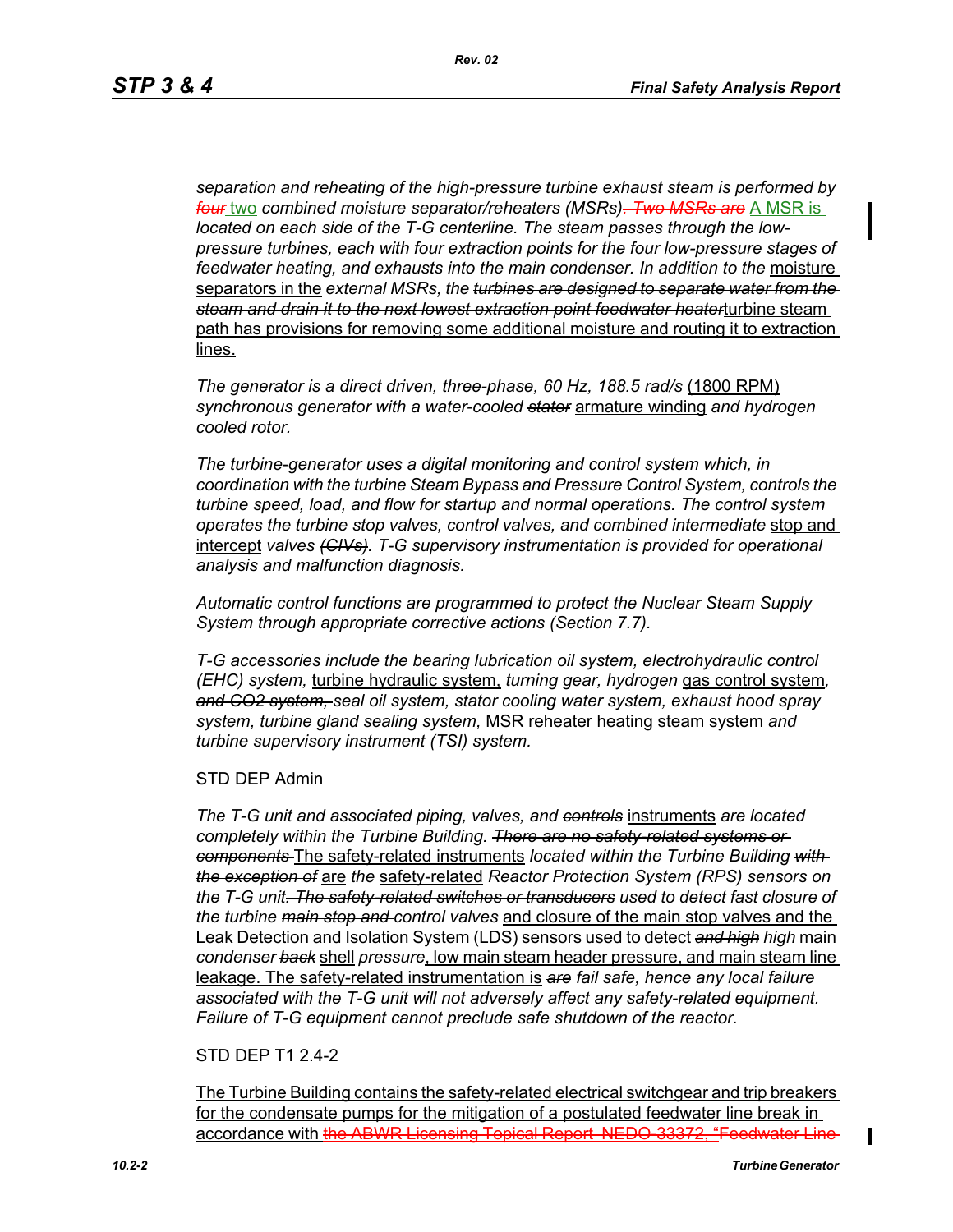Break Advanced Boiling Water Reactor (ABWR) Containment Analysis September 2007 Subsection 8.3.1.1.1.

#### **10.2.2.2 Component Description**

#### STP DEP 10.2-3

*The main stop valves are operated in an open-closed mode* by *either by the emergency trip, fast acting valve for tripping* turbine overspeed protection system in response to a turbine trip signal, by a test solenoid valve, or by the fast-acting solenoidvalve used for periodic testing.*or by a small solenoid valve for testing. The disks are totally unbalanced and cannot open against full differential pressure. A bypass is provided to pressurize the below seat areas of the four valves. Springs are designed to close the main stop valve in approximately 0.20 second under the emergency conditions listed in Subsection 10.2.2.5.*

### STP DEP 10.2-1

*Moisture Separator Reheaters—Four*Two *horizontal cylindrical-shell, combined moisture separator/reheaters (MSRs) are installed in the steam path between the high and low pressure turbines. The MSRs serve to dry and reheat the HP turbine steam exhaust (crossaround steam), before it enters the low-pressure turbines. This improves cycle efficiency and reduces moisture-related erosion and corrosion in the low-pressure turbines. Crossaround steam is piped into the bottom of the MSR. Moisture is removed in chevron-type moisture separators, and is drained to the moisture separator drain tank and from there to the heater drain tank* appropriate stage of feedwater heating*. The dry crossaround steam next passes upward across the reheater which is supplied with main steam. Finally, the crossaround steam is routed to the combined intermediate valves (CIVs), which are located just upstream of the low-pressure turbines inlet nozzles.The reheaters drain, via drain tanks, to the forward pumped heater drain system, which discharges to the reactor feedwater pump suction. Safety valves are provided on the MSR for overpressure protection.* The steam next passes upward across the two reheater stages. Heating steam to the first reheater stage is supplied by extraction steam and heating steam to the second reheater stage is supplied with main steam. Reheated steam is routed to the intermediate stop and intercept valves, which are located just upstream of the low-pressure turbine inlet nozzles. Relief valves are provided on the MSR for overpressure protection.

#### STP DEP 10.2-1

*Combined Intermediate* **Stop and Intercept** *Valves— Two combined intermediate valves (CIVs) are provided for each LP turbine, one in each steam supply line, called the hot reheat line. The CIV consists of two valves—the intercept valve and the intermediate stop valve, which share a common casing. Although they utilize a common casing, these valves have entirely separate operating mechanisms and controls. The function of the CIVs is to protect the turbine against overspeed from steam and water energy stored between the main stop and control valves and the CIVs. One CIV is located on each side of each LP turbine.--* Hydraulically operated intermediate stop and intercept valves are provided in each hot reheat line just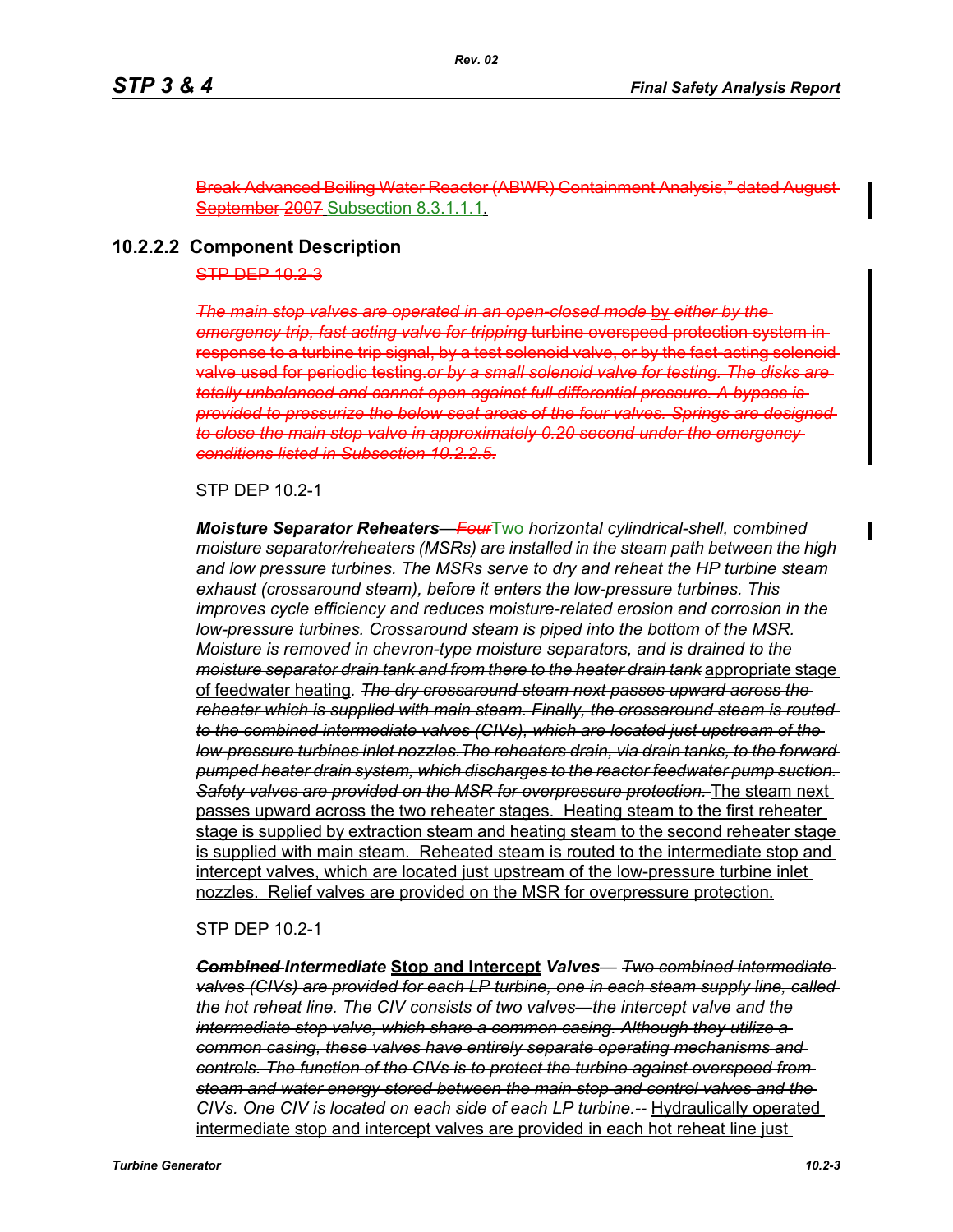upstream of the Low Pressure (LP) inlet. Upon loss of load, the intercept valves first close then throttle steam to the LP turbine, as required to control speed. The intermediate stop valves close on a turbine trip. The intermediate stop and intercept valves are designed to rapidly close to control turbine overspeed.

*Steam from the MSRs enters the single inlet of each valve casing, passes through the permanent basket strainer, past the intercept valve and stop valve disks, and enters the LP turbine through a single inlet* these valves*. The CIVs* which *are located as close to the LP turbine as possible to limit the amount of uncontrolled steam available for overspeeding the turbine. Upon loss of load, the intercept valve first closes then throttles steam to the LP turbine, as required to control speed and maintain synchronization. It is*These valves are *capable of opening against full system pressure. The intermediate stop valves close only if the intercept valves fail to operate properly. These valves are capable of opening against a pressure differential of approximately 15% of the maximum expected system pressure. The intermediate stop valve and intercept valve* and *are designed to close in approximately 0.2 second.* 

STP DEP 10.2-1

*Low-Pressure Turbines—Each LP turbine receives steam from two CIV* hot reheat lines*. The steam is expanded* expands *axially across several stages of stationary and moving buckets* blades*. Turbine stages are numbered consecutively, starting with the first HP turbine stage.Extraction steam from the LP turbines supplies the first four stages of feedwater heating. A fifth extraction stage may be provided to remove moisture and protect the last-stage buckets from erosion induced by water droplets. This extraction is drained directly to the condenser.*

STP DEP 10.2-1

*Extraction Non-return Valves—Upon loss of load, the steam contained downstream of the turbine extractions could flow back into the turbine, across the remaining turbine stages, and into the condenser. Associated condensate could flash to steam under this condition and contribute to the backflow of steam or could be entrained with the steam flow and damage the turbines. Extraction nNon-return valves are installed in the*  employed in selected *extraction lines to the first, second, third and, if required, forth stage of turbine extractions to guard against this backflow and the resulting potential damage due to water entrainment or overspeed condition.*minimize the potential for overspeeding.

STP DEP 10.2-1

*Generator—The generator is a direct-driven, three-phase, 60 Hz, 188.5 rad/s* (1800 RPM)*, four-pole synchronous generator with water-cooled stator and hydrogen cooled rotor.*

*The rotor is manufactured from a one-piece forging and includes layers of field windings embedded in milled slots. The windings are held radially by steel slot wedges at the rotor outside diameter. The wedge material maintains its mechanical properties at elevated temperature. The magnetic field is generated by DC power which is fed to*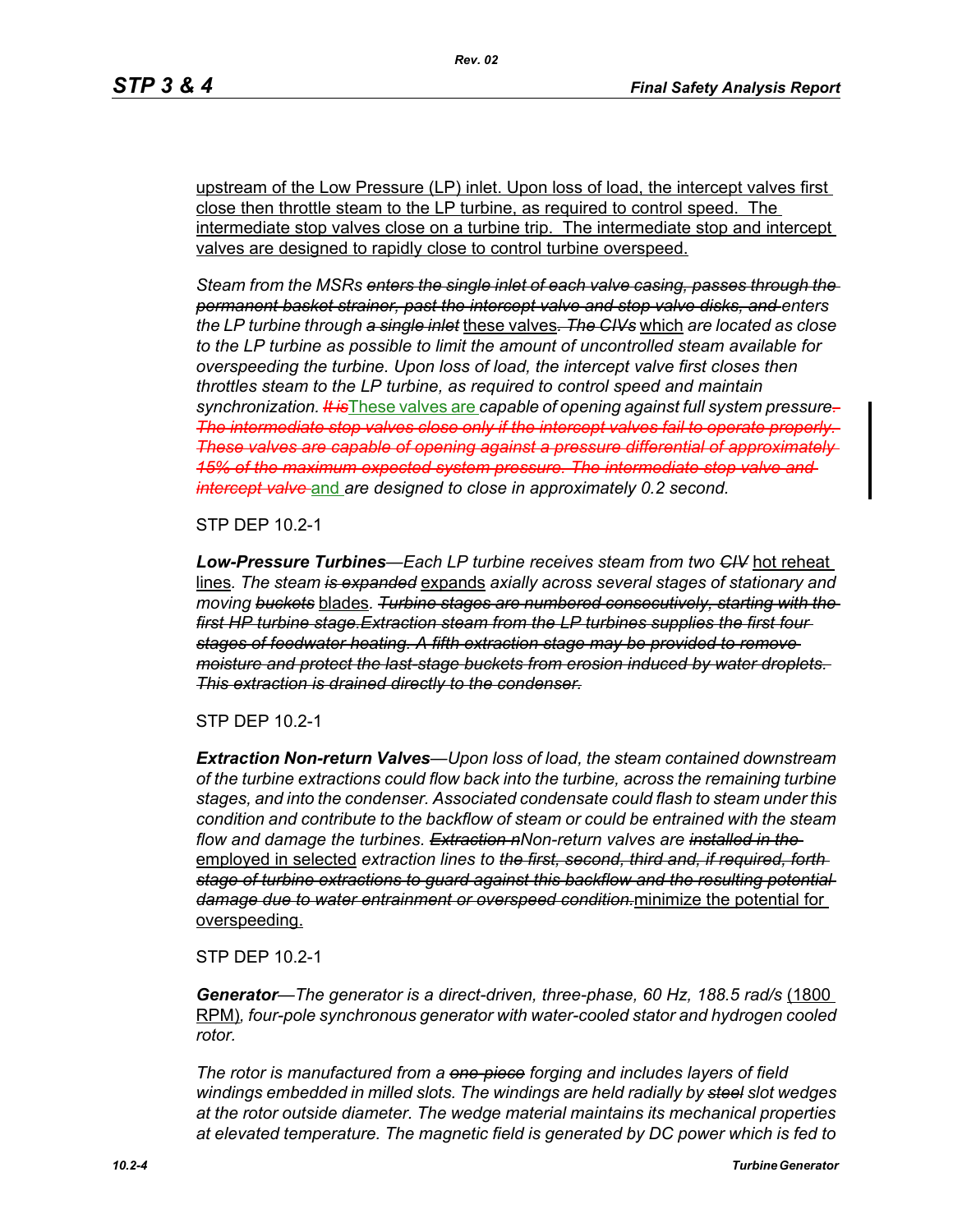*the windings through collector rings located outboard of the main generator bearings. The rotor body and shaft is machined from a single, solid steel forging. Detailed examinations include:* 

- *(1) material property checks on test specimens taken from the forging;*
- *(2) photomicrographs for examination of microstructure;*
- *(3) magnetic particle and ultrasonic examination;*
- *(4) surface finish tests of slots for indication of a stress riser*residual stress measurement at vendor factory test.

STP DEP 1.1-2

#### STP DEP 10.2-4

*Bulk Hydrogen System—The bulk hydrogen and CO*2 *system is illustrated on Figure 10.2-4. The hydrogen system is designed to provide the necessary flow and pressure at the main generator for purging carbon dioxide during startup and supply makeup hydrogen for generator leakage during normal operation.*

*The bulk hydrogen system utilizes the guidelines given in EPRI report NP-5283-SR-A*  with respect to these portions of the guidelines involving hydrogen that do not deal *specifically with the HWC system. Specifically, the bulk hydrogen system piping and components will be located to reduce risk from their failures.* A single bulk hydrogen storage facility will be used to store hydrogen compressed gas cylinders for STP 3 & 4. *The bulk hydrogen storage is located outside but near the Turbine Building* and at least 100m from any safety-related building*. The hydrogen lines are provided with a pressure reducing station that limits the maximum flow to less than 100 standard cubic meters per minute before entering the Turbine Building. Equipment and controls used to mitigate the consequences of a hydrogen fire/explosion will be designed to be accessible and remain functional during the postulated postaccident condition. The design features and/or administrative controls shall be provided to ensure that the hydrogen supply is isolated when normal building ventilation is lost.*

## **10.2.2.3 Normal Operation**

STP DEP 10.2-1

*During normal operation, the main stop valves and CIVs* , intermediate stop valves and intercept valves *are wide open. Operation of the T-G is under the control of the Electro-Hydraulic Control (EHC) System. The EHC System is comprised of three basic subsystems: the speed control unit, the load control unit, and the flow control unit. The normal function of the EHC System is to generate the position signals for the four main stop valves, four main control valves, and six CIVs* intermediate stop valves and intercept valves.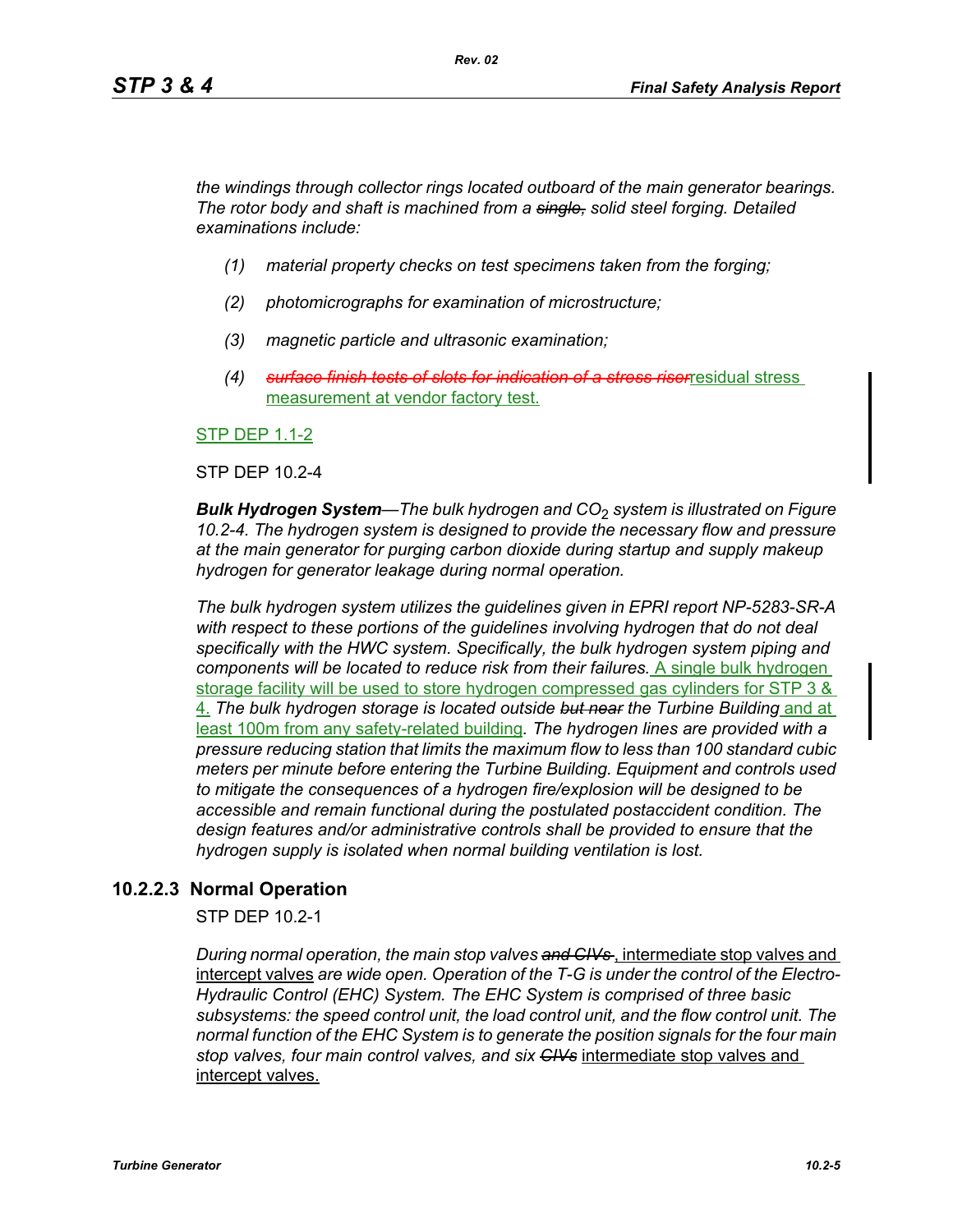# **10.2.2.4 Turbine Overspeed Protection System**

The information in this subsection of the reference ABWR DCD is replaced in its entirety with the following information.

## STP DEP 10.2-3

The normal speed control system comprises a first line of defense against turbine overspeed. This system includes the main steam control valves, intermediate steam intercept valves, extraction system non-return valves, and fast-acting valve-closing functions within the EHC system. The normal speed control unit utilizes three speed signals. Loss of any two of these speed signals initiates a turbine trip via the Emergency Trip System (ETS). An increase in speed above setpoint tends to close the control and intercept valves in proportion to the speed increase. Rapid turbine accelerations resulting from a sudden loss of load at higher power levels normally initiate the fast-acting solenoids via the speed control system to rapidly close the control and intercept valves irrespective of the current turbine speed. The normal speed control system is designed to limit peak overspeed resulting from a loss of full load, to at least 1% below the overspeed trip set point. Typically, this peak speed is in a range of 106-109% of rated speed, and the overspeed trip set point is typically close to 110% of rated speed. All turbine steam control and intercept valves are fully testable during normal operation. The fast closing feature, provided by action of the fast-acting solenoids, is testable during normal operation.

If the normal speed control should fail, the overspeed trip devices close the steam admission valves including the main and intermediate stop valves. This turbine overspeed protection system comprises the second line of defense against turbine overspeed. It is redundant, highly reliable and diverse in design and implementation from the normal speed control system and protection system. This overspeed protection system is designed to ensure that even with failure of the normal speed control system, the resulting turbine speed does not exceed 120% of rated speed. In addition, the components and circuits comprising the turbine overspeed protection system are testable when the turbine is in operation.

The overspeed trip system is electrical, redundant and diverse and consists of the Primary and Emergency overspeed trip functions. Reliability is achieved by using two sets of redundant speed sensing probes, which input to the independent and diverse Primary and Emergency Trip modules in the control system. For additional reliability, two-out-of-three logic is employed in both the Primary and Emergency overspeed trip circuitry. Either trip module can de-energize the trip solenoids of the electro-hydraulic Emergency Trip Device (ETD). The ETD is configured in a two-out-of-three trippingmode (i.e., if any two trip solenoids are de energized the emergency trip fluid systemis de pressurized) rapidly closing all steam inlet valves. The ETD is composed of two independent trip solenoid valves, each with two normally energized solenoid operated pilot valves. The solenoid operated pilot valves de-energize in response to detection of an overspeed condition by the turbine speed control logic. De-energization of both solenoid operated pilot valves is necessary to cause the spool in their respective trip solenoid valve to reposition, which depressurizes the emergency trip fluid system, rapidly closing all steam inlet valves. Accordingly, the repositioning of only one of the

 $\mathbf I$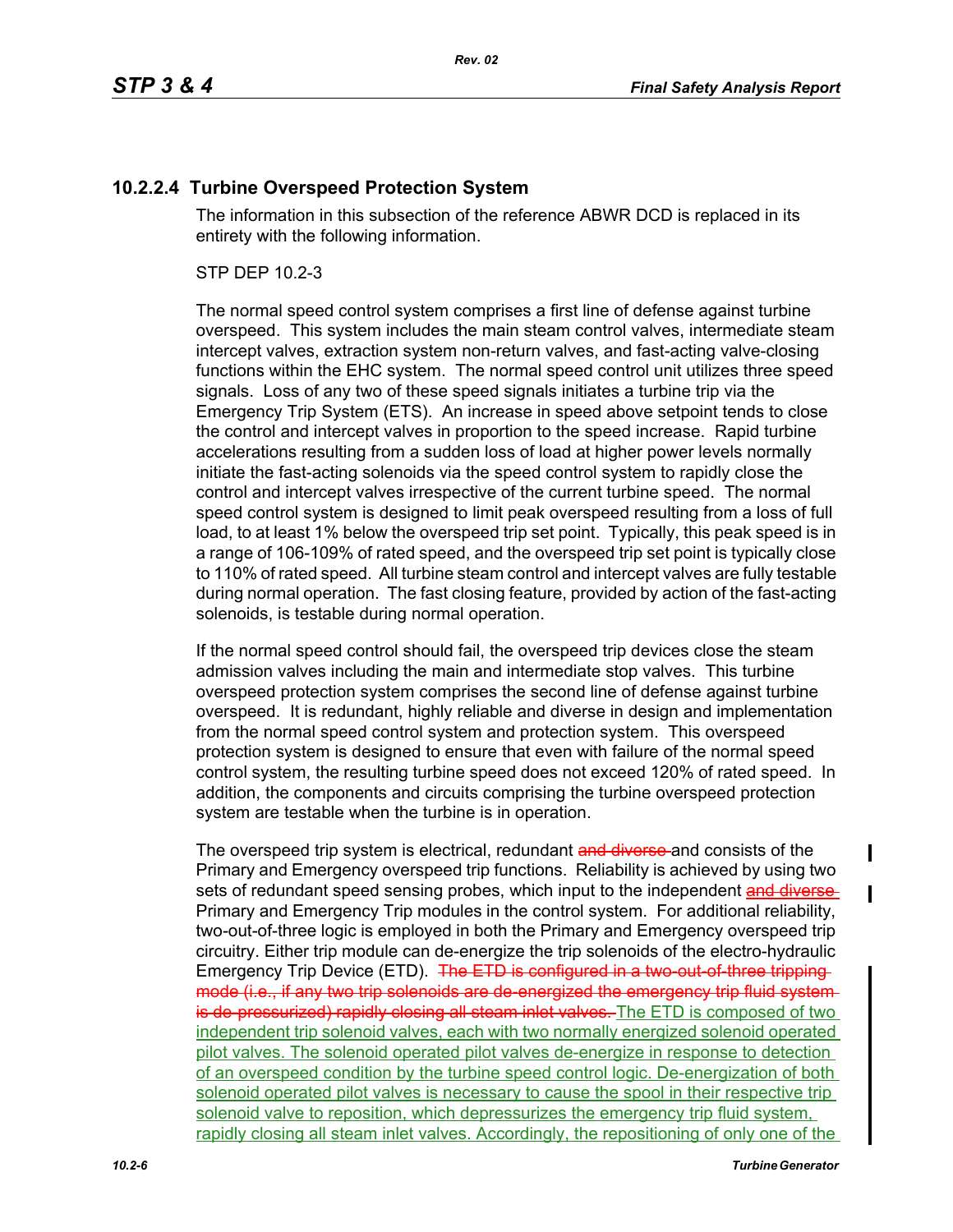$\blacksquare$ 

two trip solenoid valves is necessary to trip the main turbine. A single component failure does not compromise trip protection, and does not result in a turbine trip. Each trip solenoid valve in the ETD is testable while the turbine is in operation.

The overspeed sensing devices are located in the turbine front bearing standard, and are therefore protected from the effects of missiles or pipe breakage. The hydraulic lines are fail-safe; if one were to be broken, loss of hydraulic pressure would result in a turbine trip. The ETD's are is also fail-safe. Each trip solenoid transfers to the trip state on a loss of control power, resulting in a turbine trip. These features provide inherent protection against failure of the overspeed protection system caused by low trajectory missiles or postulated piping failures.

The Primary and Emergency electrical overspeed trip modules each consist of three independent and diverse circuits. Each circuit monitors a separate speed signal and activates trip logic at specific speed levels-based on software/hardware voted inputsand outputs for Primary functions and firmware based protection with hardware voted inputs and outputs for Emergency functions. This arrangement provides diversity inoverspeed protection.

Each turbine extraction line is reviewed for potential energy and contribution to overspeed. The number and type of extraction non-return valves required for each extraction line are specified based on the enthalpy and mass of steam and water in the extraction line and Feedwater heater. Higher energy lines are provided with powerassisted closed non-return valves, controlled by air relay dump valves, which in turn, are activated by the emergency trip fluid system. The air relay dump valves, actuated on a turbine trip, dump air from the extraction non-return valve actuators to provide rapid closing. The closing time of the extraction non-return valves is sufficient to minimize steam contribution to the turbine overspeed event.

The following component diversities are employed to guard against excessive overspeed:

- *(1)* Main stop valves/control valves
- *(2)* Intermediate stop valves/intercept valves
- *(3)* Normal speed control/primary overspeed control/emergency overspeed control
- *(4)* Fast-acting solenoid valves/emergency trip fluid system (emergency trip device)
- *(5)* Speed control signals/primary overspeed trip/emergency overspeed trip

The main stop valves and control valves provide full redundancy and diversity in that these valves are in series and have independent control signals and operating mechanisms. Closure of all four stop valves or all four control valves effectively shuts off all main steam flow to the HP turbine. The intermediate stop and intercept valves are also fully redundant and diverse in that they are in series and have independent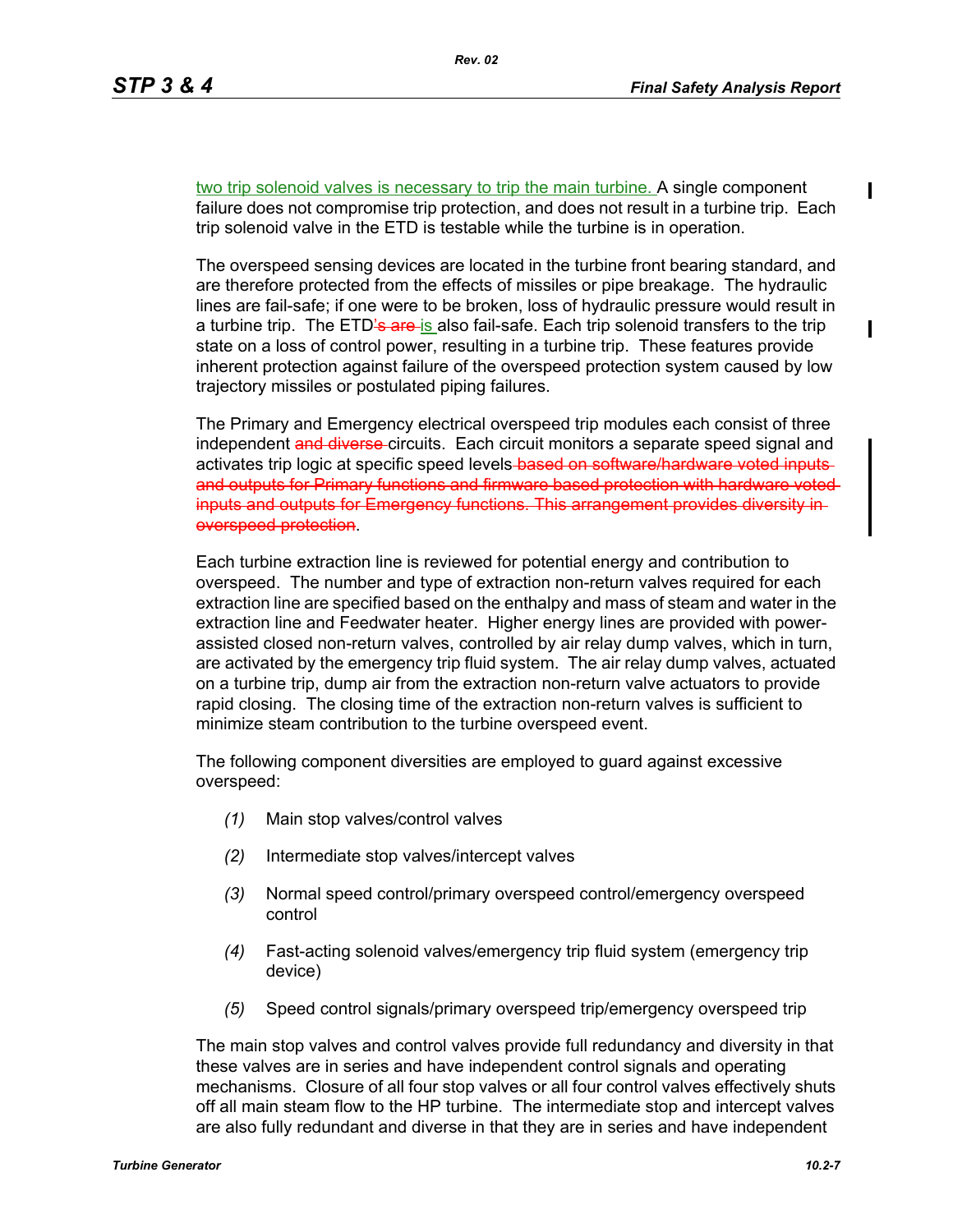control signals and operating mechanisms. Closure of either valve or both valves in each of the six sets of intermediate stop and intercept valves effectively shuts off steam flow to the three LP turbines. This arrangement is such that failure of a single valve to close does not result in a maximum speed in excess of design limits.

# **10.2.2.5 Turbine Protection System**

STP DEP 10.2-3

*In addition to the overspeed trip signals discussed, the ETS closes the main stop and control valves and the CIVs* intermediate stop and intercept valves *to shut down the turbine on the following signals.*

- *(1) Emergency trip pushbutton in control room*
- *(2) Moisture Separator high level*
- *(3) High condenser pressure*
- *(4) Low lube oil pressure*
- *(5) LP turbine exhaust hood high temperature*
- *(6) High reactor water level*
- *(7) Thrust bearing wear*
- *(8) Overspeed (electrical and mechanical)*
- *(9) Manual* Emergency *trip handle on* at *front standard*
- *(10) Loss of stator coolant* (if runback fails)
- *(11) Low hydraulic fluid pressure*
- *(12) Any* Selected *generator trip*
- *(13) Loss of EHC electrical power*
- *(14) Excessive turbine shaft vibration*
- *(15) Loss of two speed signals*-either Normal Speed Control or Emergency Overspeed **Control** Trip
- *(16) Loss of two pressure control channels*

*All of the above trip signals except* generator trips, loss of power, and *vibration and manual trips use 2/3 or 2/4* two-out-of-three *coincident trip logic.*

 $\mathbf I$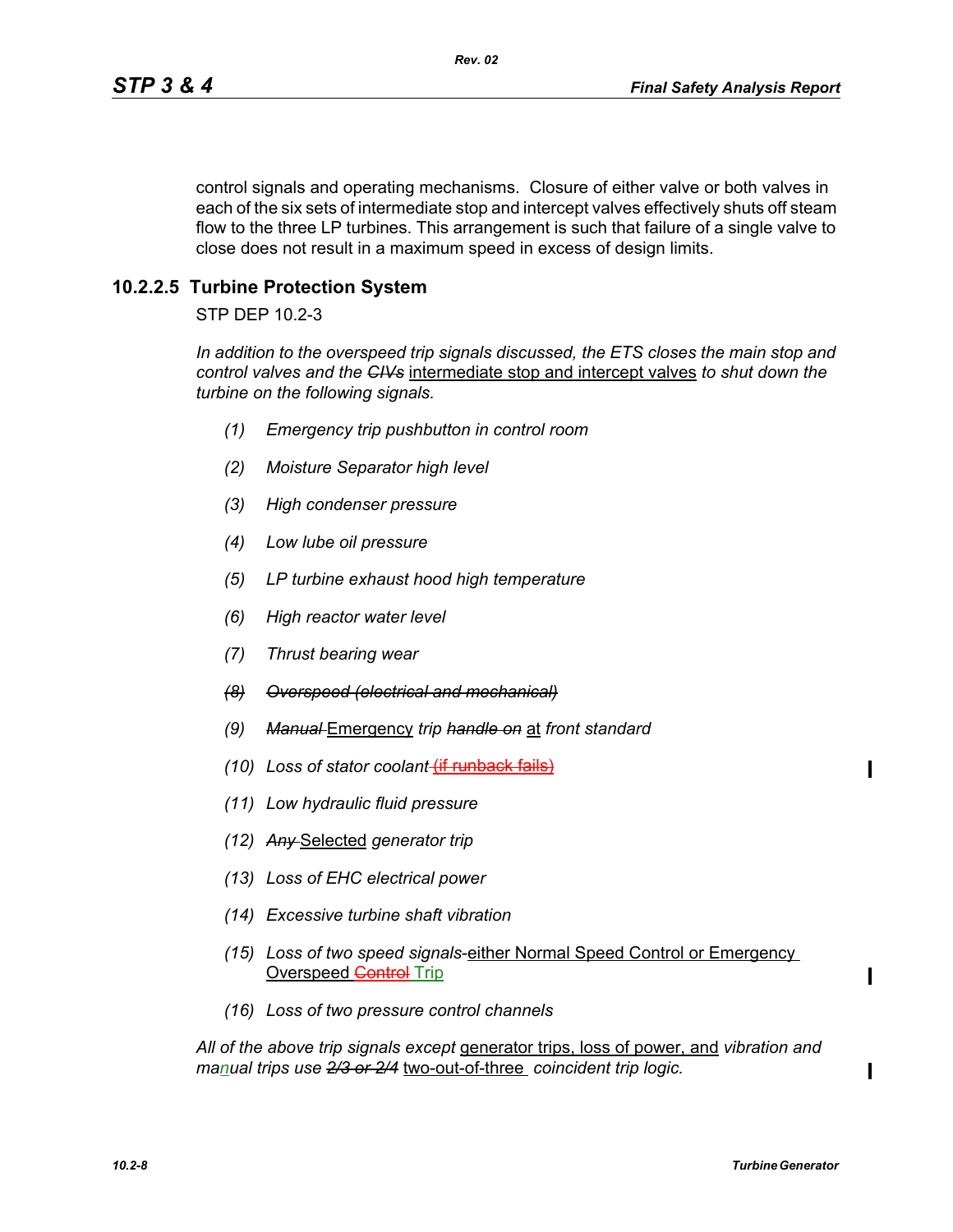*When the ETS is activated, it overrides all operating signals and trips the main stop and control valves, and combined intermediate* stop and intercept *by way of their disk/dump valves.*

# **10.2.2.6 Turbine-Generator Supervisory Instruments**

# STP DEP 10.2-1

*Although the turbine is not readily accessible during operation, the turbine supervisory instrumentation is sufficient to detect any potential malfunction. The turbine supervisory instrumentation includes monitoring of the following:*

*(13) Exciter* Collector *air temperatures*

# **10.2.2.7 Testing**

STP DEP 10.2-3

*The electrical and mechanical* Primary and Emergency *overspeed trip* circuits and *devices can be tested remotely at* shut down, *rated speed* and *under load, by means of controls on the EHC test panel.*in the Main Control Room (MCR). *Operation of the overspeed protection devices under controlled, overspeed* speed *conditions* is *checked at startup and after each refueling or major maintenance outage.* In some cases, operation of the overspeed protection devices can be tested just prior to shutdown, thus negating the need to test overspeed protection devices during subsequent startup, if no maintenance is performed affecting the overspeed trip circuits and devices.

During refueling, or maintenance shutdowns, coinciding with the in-service inspection schedule required by Section XI of the ASME Code for reactor components, at intervals defined in Subsection 10.2.3. $76$ , at least one main steam stop valve, one turbine control valve, one intermediate stop valve, and one intercept valve are dismantled to conduct visual and surface examinations of valve seats, disks and stems. If unacceptable flaws or excessive corrosion is found in a valve, all other valves of that type are dismantled and inspected. Valve bushings are inspected and cleaned, and bore diameters checked for proper clearance.

Main stop valves and turbine control valves, intercept valves and intermediate stop valves are exercised at least once within each calendar quarterly (or as required by the missile probability analysis) by closing each valve and observing the remote valve position indicator for fully CLOSED position status. This test also verifies operation of the fast close function of each main steam stop, turbine control, intercept and intermediate stop valve during the last few percent of valve stem travel.

Access to required areas outside of the turbine shielding is provided on the turbine floor under operating conditions.

 $\blacksquare$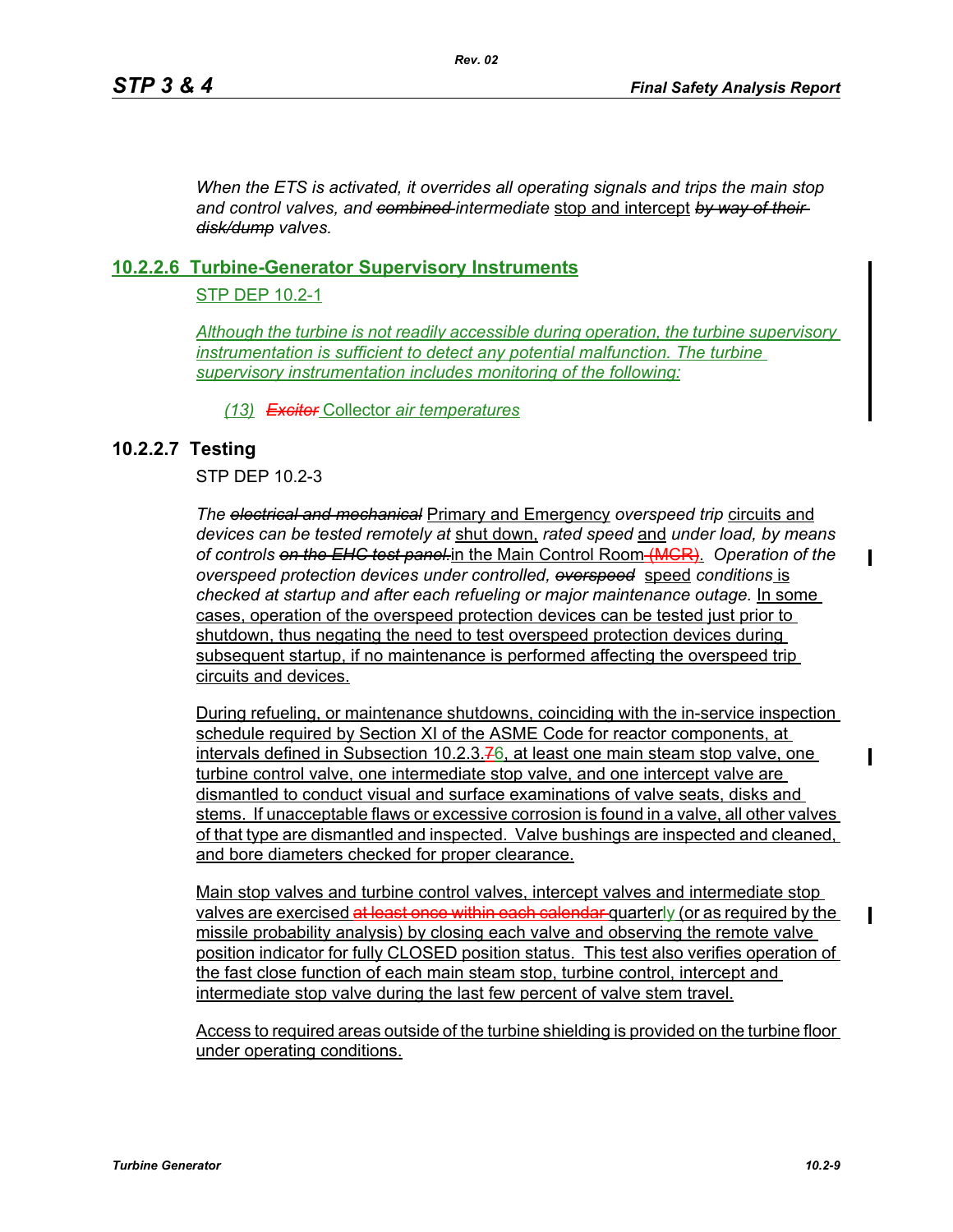*Provisions for testing each of the following devices while the unit is operating are included:*

- *(1) Main stop valves and control valves*
- *(2) Turbine bypass valves*
- *(3) Low pressure turbine combined intermediate* stop and intercept *valves (CIVs)*
- *(4) Overspeed governor* Emergency trip devices
- *(5) Turbine extraction nonreturn valves*
- *(6) Condenser vacuum trip system* Lubricating oil pumps Not Used
- *(7) Thrust bearing wear detector* Control fluid pumps Not Used
- *(8) Remote trip solenoids* Power-load unbalance circuits Not Used
- *(9) Lubricating oil pumps*
- *(10) Control fluid pumps*

### **10.2.3.1 Materials Selection**

STP DEP 10.2-2

*Since actual levels of FATT and Charpy V-notch energy vary depending upon the size of the part, and the location within the part, etc., these variations are taken into account in accepting specific forgings for use in turbines for nuclear application. The fracture appearance transition temperature (50% FATT), as obtained from Charpy tests performed in accordance with specification ASTM A-370, will be no higher than - 17.8°C for low-pressure turbine disks. The Charpy V-notch energy at the minimum operating temperature of each low-pressure disk in the tangential direction should be at least 81.4 Nm.*

Low-pressure turbine wheel (disc) forgings are made from vacuum treated Ni-Cr-Mo-V alloy steel forgings. The fracture appearance transition temperature (50% FATT), as obtained from Charpy tests performed in accordance with ASTM A-370, will be no higher than 0ºF for low-pressure turbine wheel (disc) forgings. The Cv energy at the minimum operating temperature will be at least 60 ft-lbs for a low-pressure turbine wheel (disc) forging. A minimum of three Cv specimens will be tested in accordance with specification ASTM A-370 to determine this energy level. The determination of FATT is used in lieu of nil-ductility transition temperature methods.

Large integral rotors are also made from vacuum treated Ni-Cr-Mo-V alloy steel forgings. Their larger size limits the achievable properties. The fracture appearance transition temperature (50% FATT), as obtained from Charpy tests performed in accordance with ASTM A-370, will be no higher than  $+40+30^{\circ}$ F for large integral forgings. The Cv energy at the minimum operating temperature will be at least 45 ft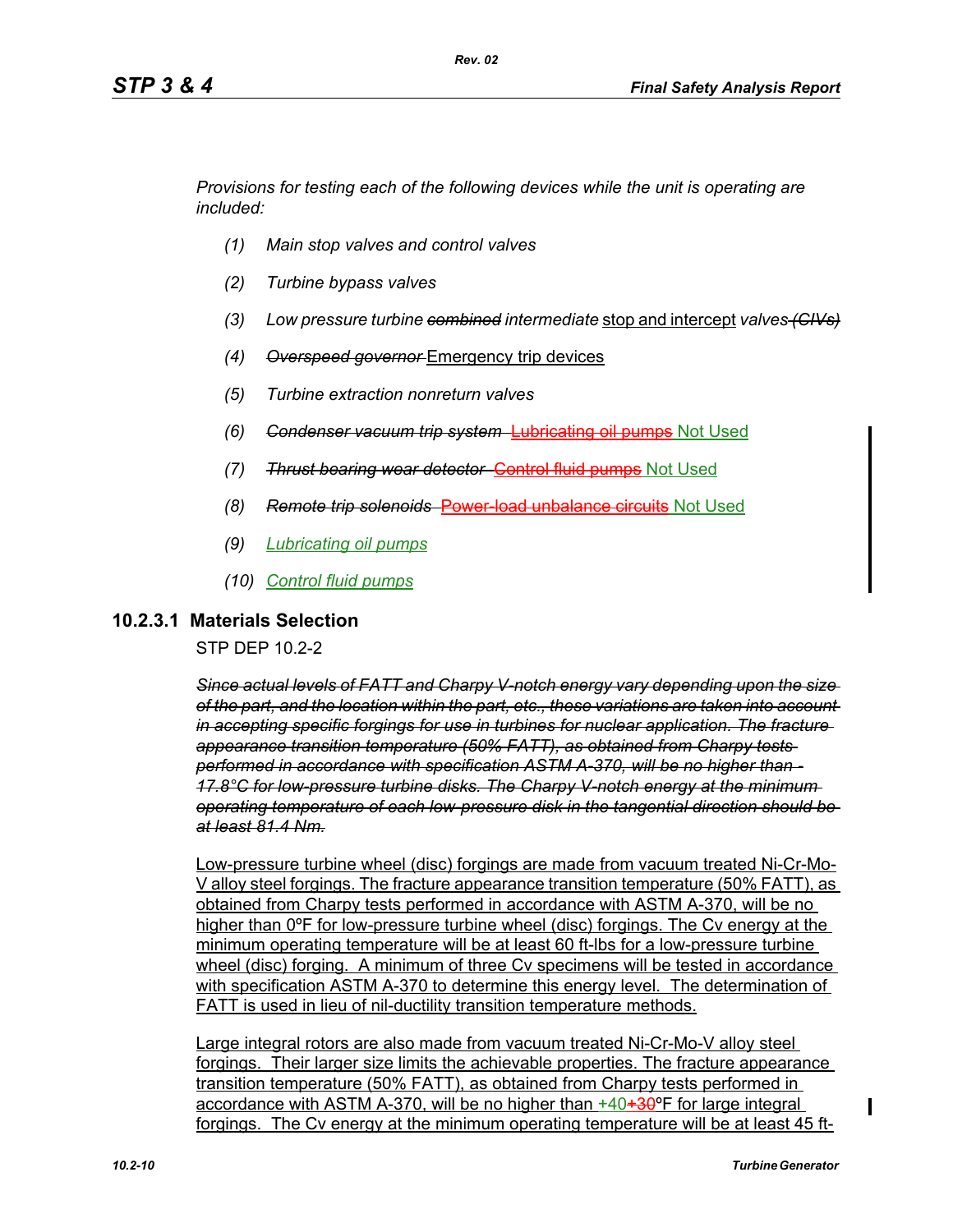lbs for a large integral rotor forging. A minimum of three Cv specimens will be tested in accordance with specification ASTM A-370 to determine this energy level.

Current turbine designs utilize rotors produced from large integral forgings. Future turbine designs may include fabricated rotors produced from multiple wrought components. Acceptable material properties will be consistent with component size and fabrication method.

# **10.2.3.2 Fracture Toughness**

STP DFP 10.2-2

*Stress calculations include components due to centrifugal loads, interference fit, and thermal gradients where applicable. The ratio of material fracture toughness, KIC (as derived from material tests on each major part or rotor), to the maximum tangential stress* intensity *at speeds from normal to 115% of rated speed* design overspeed *is at least 10 mm1/2* 2 at minimum operating temperature. The fracture toughness (KIC) value is determined using a value of deep-seated FATT based on the measured FATT values from trepan specimens, and a correlation factor obtained from historical integral rotor test data.

*Adequate material facture toughness needed to maintain this ratio is assured by destructive tests on material samples using correlation methods which are as conservative, or more so, than those presented in Reference . However, this method of obtaining fracture toughness, KIC, will be used only on materials which exhibit a well-defined Charpy energy and fracture appearance transition curve and strain-rate insensitive. The COL applicant will provide the test data and the calculated toughness curve to the NRC staff for review. (See Subsection for COL license information.)*

*Turbine operating procedures are employed to preclude brittle fracture at startup by ensuring that metal temperatures are (a) adequately above the FATT, and (b) as defined above, sufficient to maintain the fracture toughness to tangential stress ratio at or above 10* 

Sufficient warmup time is specified in the turbine operating instruction to assure that toughness will be adequate to prevent brittle fracture during startup. Sufficient warmup time is specified in the turbine operating instructions to ensure that the above ratio of fracture toughness to stress intensity is maintained during all phases of anticipated turbine operation.

# **10.2.3.3 High Temperature Properties**

STP DEP 10.2-2

*The operating temperatures of* both *the high-pressure* and the low pressure *rotors are below the stress rupture range. Therefore, creep-rupture is not a significant failure mechanism.*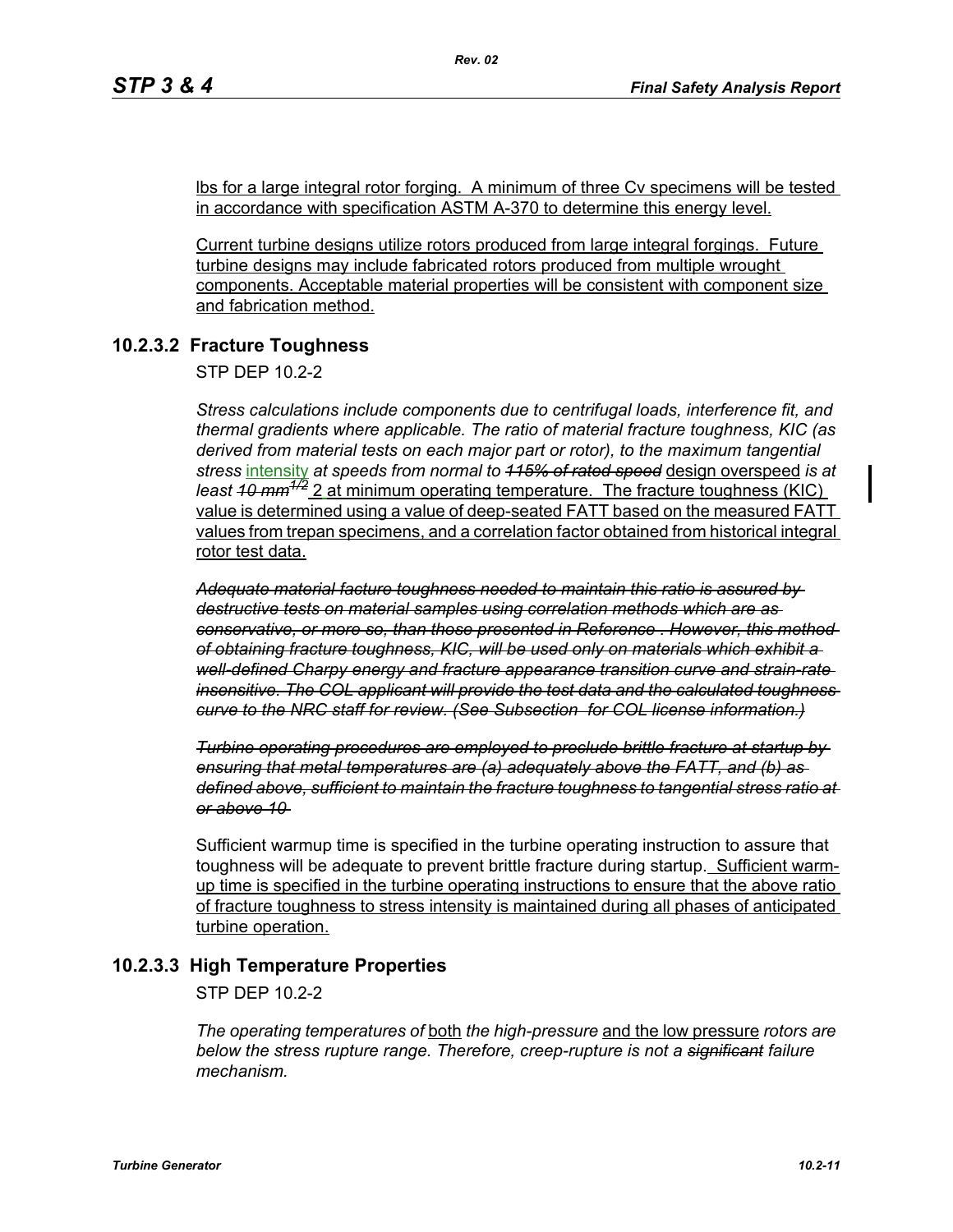# **10.2.3.4 Turbine Design**

STP DEP 10.2-2

*The turbine assembly is designed to withstand normal conditions and anticipated transients, including those resulting in turbine trip, without loss of structural integrity. The design of the turbine assembly meets the following criteria:* 

- *(1) Turbine shaft bearings are designed to retain their structural integrity under normal operating loads and anticipated transients, including those leading to turbine trips.*
- *(2) The multitude of natural critical frequencies of the turbine shaft assemblies existing between zero speed and 20% overspeed are controlled in the design and operation so as to cause no distress to the unit during operation.*
- *(3) The maximum tangential stress resulting from centrifugal forces, interference fit, and thermal gradients does not exceed 0.75 of the yield strength of the materials at 115% of rated speed.* The turbine rotor average tangential stress (excluding stresses in the blade/wheel region) at design overspeed resulting from centrifugal forces, interference fit (as applicable), and thermal gradients does not exceed 0.75 of the minimum specified yield strength of the material.
- *(4) The design overspeed of the turbine is* at least *5% above the highest anticipated speed resulting from a loss of load. The basis for the assumed design overspeed will be submitted to the NRC staff for review. (See Subsection 10.2.5.2 for COL license information.)*
- *(5) The turbine disk design will facilitate inservice inspection of all high stress regions. The turbine rotor design is based on using solid forged monoblock rotors rather than shrunk-on disks.*

## **10.2.3.5 Preservice Inspection**

STP DEP 10.2-1

*The pre-service inspection procedures and acceptance criteria are as follows.*

- *(1) Forgings are rough-machined with minimum stock allowance prior to heat treatment.*
- (2) Each finished machined rotor is subjected to 400% volumetric (ultrasonic) *and surface visual examinations, using established acceptance criteria. These criteria are more restrictive than those specified for Class 1 components in the ASME Boiler and Pressure Vessel Code, Sections III and V, and include the requirement that subsurface sonic indications are either removed or evaluated to ensure that they will not grow to a size which will compromise the integrity of the unit during its service life.* Forgings undergo 100% volumetric (ultrasonic) examination subject to established inspection methods and acceptance criteria that are equivalent or more restrictive than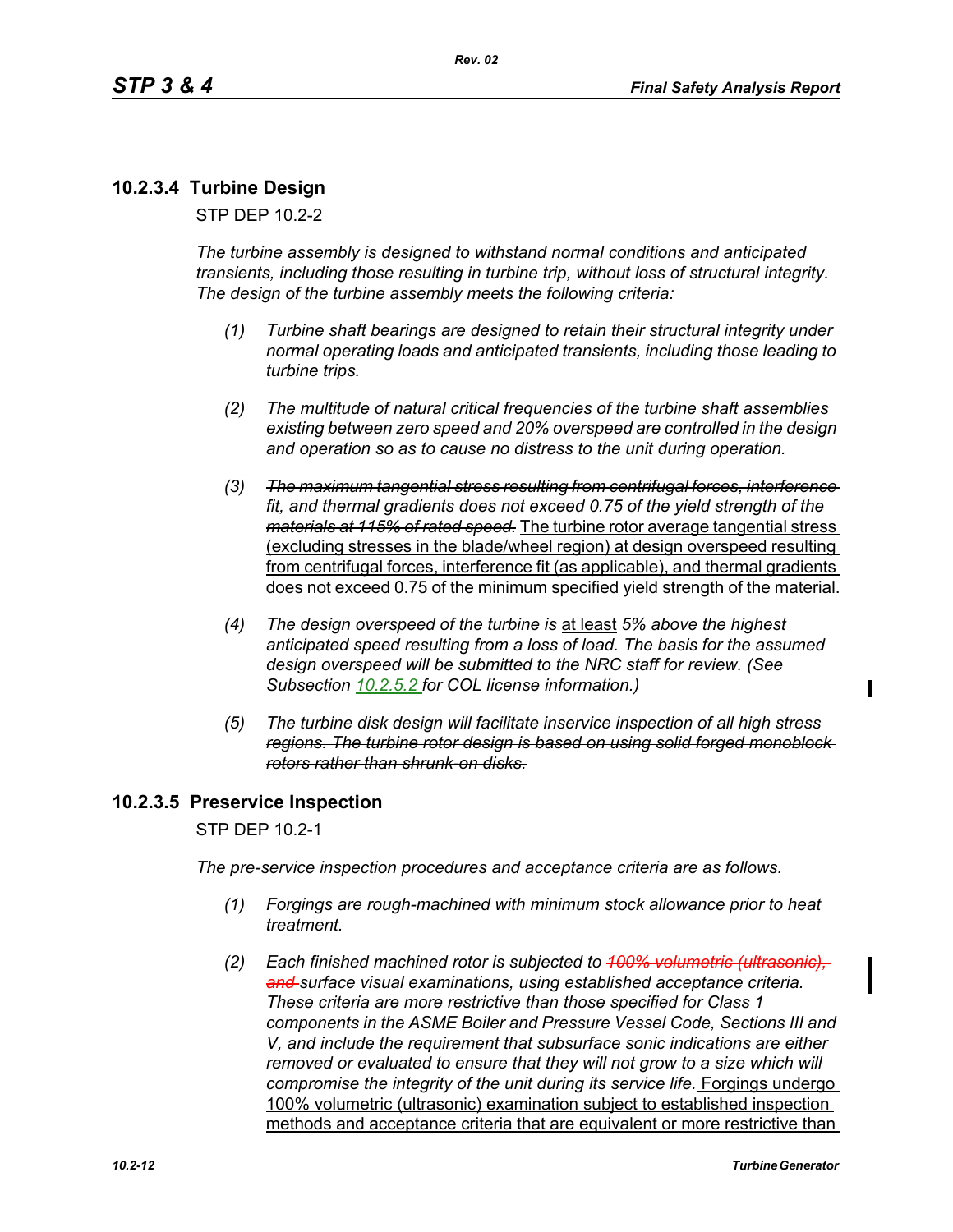those specified for Class I components in ASME Code Sections III and V. Subsurface sonic indications are not accepted if found to compromise the integrity of the unit during its service life. Rotor forgings may be bored to remove defects, obtain material for testing and to conduct bore sonic inspection.

- *(3) All finished* Finished *machined surfaces* rotors *are* also *subjected to a* surface and visual examination. Specific portions, including any bores, keyways, or drilled holes, are subject to *magnetic particle test. with no flaw indications permissible* Surface indications are evaluated and removed if found to compromise the integrity of the unit during its service life. All flaw indications in keyways and drilled holes are removed.
- *(4) Each fully bucketed* bladed *turbine rotor assembly is* factory *spin- tested at the highest ainticipated speed resulting from a loss of load* 20% overspeed*.*

*Additional preservice inspections include air leakage tests performed to determine that the hydrogen cooling system is tight before hydrogen is introduced into the generator casing. The hydrogen purity is tested in the generator after hydrogen has been introduced. The generator windings and all motors are megger tested. Vibration tests are performed on all motor-driven equipment. Hydrostatic tests are performed on all coolers. All piping is pressure tested for leaks. Motor-operated valves are factory leak tested and inplace tested once installed* Required piping is pressure-tested for leaks.

## **10.2.3.6 Inservice Inspection**

STP DEP 10.2-1

*The inservice inspection program for the turbine assembly includes the disassembly of the turbine and complete inspection of all normally inaccessible parts, such as couplings, coupling bolts, turbine shafts, low-pressure turbine buckets, low-pressure and high-pressure* turbine blades and turbine *rotors. During plant shutdown (coinciding with the inservice inspection schedule for ASME Section III components, as required by the ASME Boiler and Pressure Vessel Code, Section XI), turbine inspection is performed in sections during the refueling outages so that in 10 years* a *total inspection has been completed at least once* within the time period recommended by the manufacturer*.* 

The recommended maintenance and inspection program plan for the turbine assembly, valves and controls ensures that the annual turbine generator missile probabilities are maintained at or below the acceptable level (See Subsection 10.2.1).

*This inspection consists of visual, and, surface and volumetric examinations as indicated below.*

*(1) Visual,* magnetic particle, and ultrasonic *examination of all accessible surfaces of rotors.*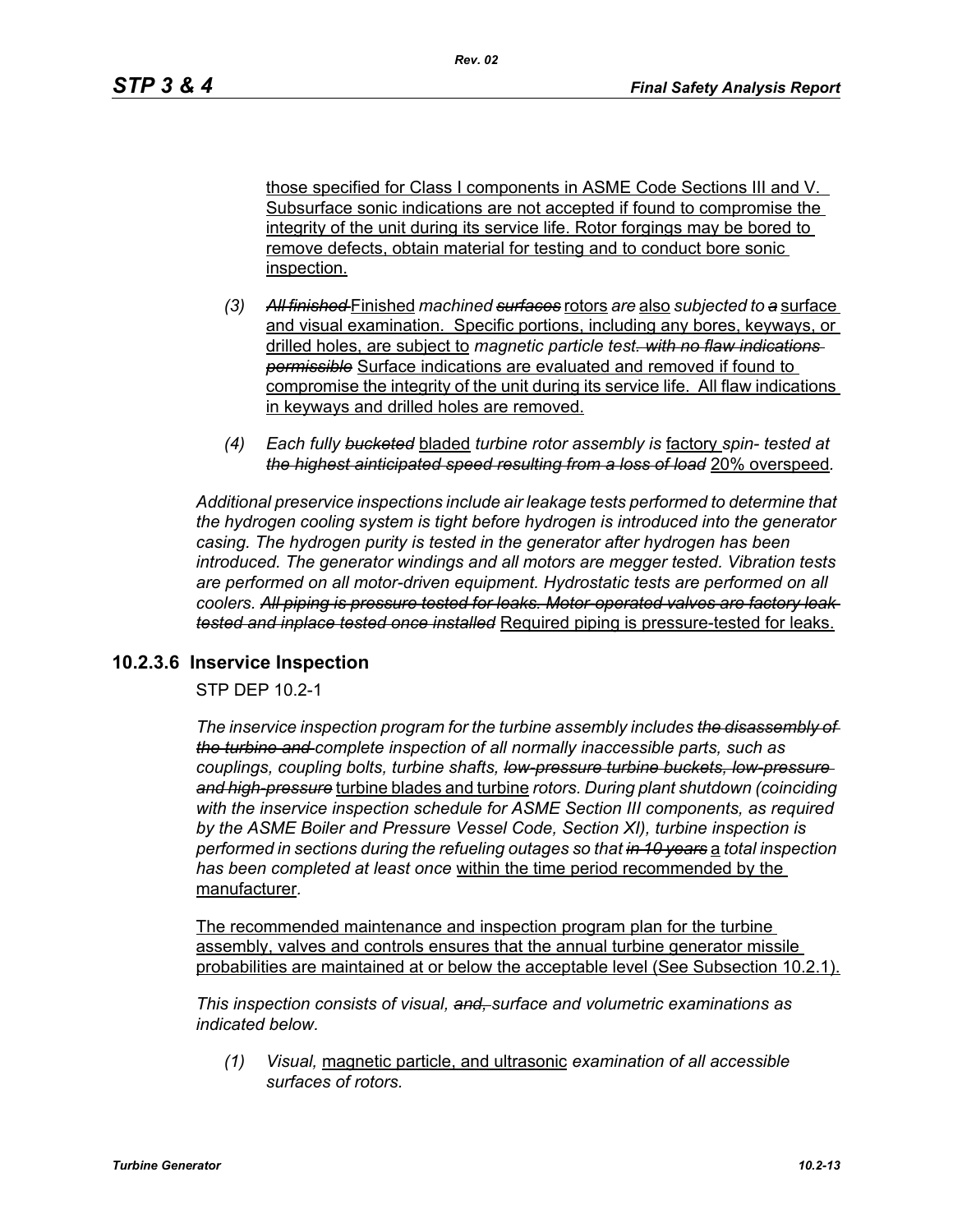- *(2)* Visual, *and surface* magnetic particle, or liquid penetrant examination of *examination of all low-pressure buckets* turbine blades*.*
- *(3) 100% visual* Visual and magnetic particle *examination of couplings and coupling bolts.*

*The inservice inspection of valves important to overspeed protection includes the following:*

- *(1) All main stop valves, control valves, extraction nonreturn valves, intermediate* stop, and intercept valves *and CIVs will be* are *tested under load. Test controls installed on* in *the main control room turbine panel permit full stroking of the stop valves, control valves, and CIVs* intermediate stop and intercept valves*. Valve position indication is provided on the panel*in the main control room*. Some load reduction is* may be *necessary before testing main stop and control valves,* intermediate *and* intercept valves *CIVs. Extraction nonreturn valves are tested by equalizing air pressure across the air cylinder. Movement of the valve arm is observed upon action of the spring closure mechanism.* by the main control room valve position indication.
- *(2) Main stop valves, control valves, extraction nonreturn valves, and*  intermediate stop and intercept valves *will be* are *tested in accordance with the BWROG turbine surveillance test program,* as required by the turbine missile probability analysis *by closing each valve and observing by the* main control room *valve position indicat*ion *or that it* the valves *move smoothly to a fully closed position. Closure of each main stop valve, control valve and CIV* intermediate and intercept valve *during test will be* is *verified by direct observation of the* main control room *valve motion position indication.* This test also verifies the fast closure function during the last portion of the valve travel.

*Tightness tests of the main stop and control valves are performed at least once per maintenance cycle by checking the coastdown characteristics of the turbine from no load with each set of four valves closed alternately*, or using warm-up steam as an indicator with the valves closed*.* 

- *(3) All main stop valves, main control valves, and intermediate stop and intercept valves are disassembled and visually will be inspected once during the first three refueling or extended maintenance shutdowns. Subsequent inspections will be* are *scheduled by the COL applicant in accordance with the* recommendations of the *BWROG turbine surveillance test program* as required by the turbine missile probability analysis*. The inspections will be conducted for:* 
	- *(a) Wear of linkages and stem packings.*
	- *(b) Erosion of valve seats and stems,*

I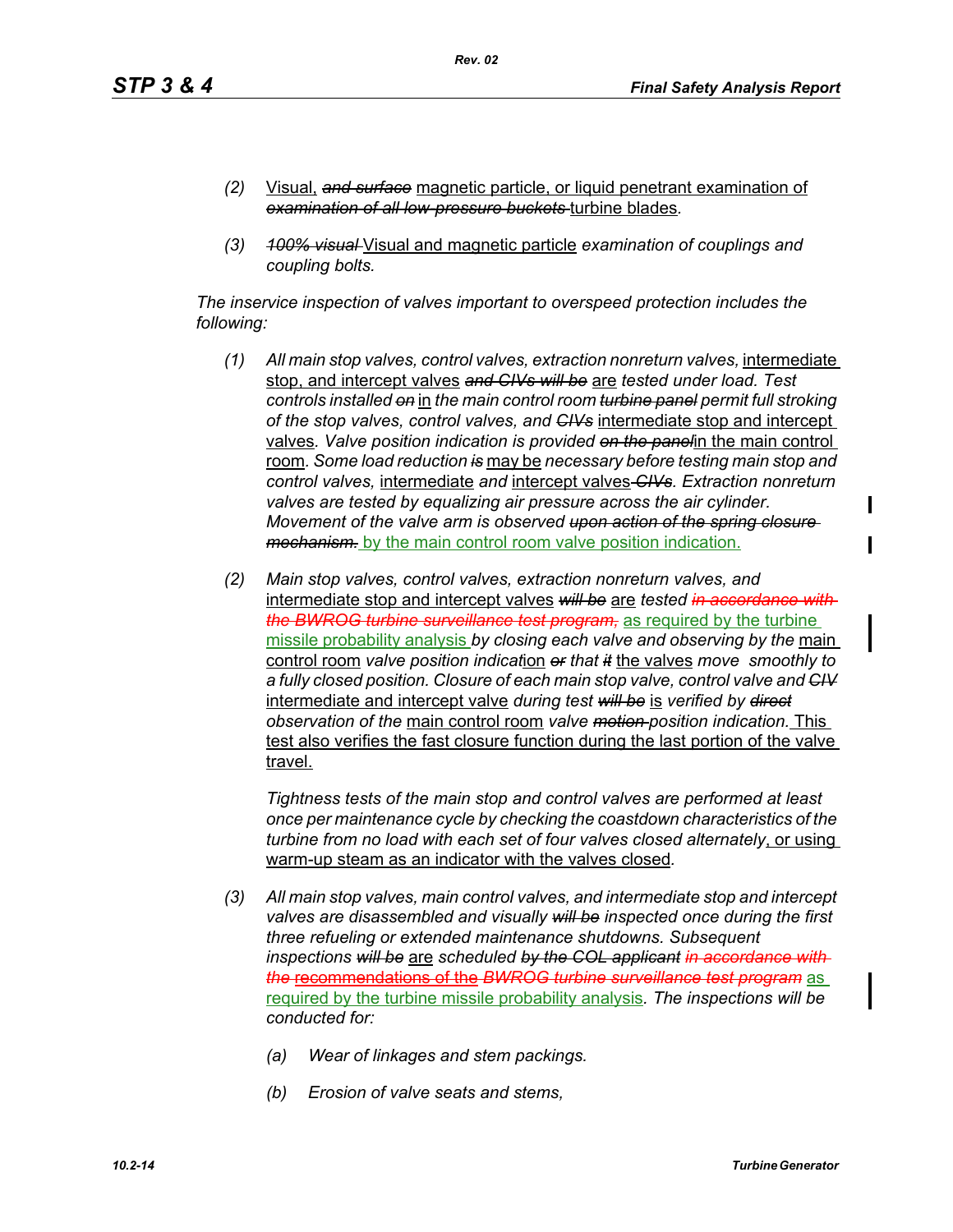- *(c) Deposits on stems and other valve parts which could interfere with valve operation,*
- *(d) Distortions, misalignment or cracks.*

*Inspection of all valves of one* functional *type* (i.e., stop, control, intercept) *are will be conducted if any unusual condition is discovered* for any detrimental, unusual condition (as defined by the turbine valve in-service inspection program) if one is discovered during the inspection of any single valve*.*

# **10.2.4 Evaluation**

 $STP$  DEP  $10.2.1$ 

*The connection between the low-pressure turbine exhaust hood and the condenser is made by means of a* rubber or *stainless steel expansion joint.*

STP DEP 3.5-1

The probability of a turbine missile striking any component has been determined to be less than  $1x10^{-7}$  per year (subsection 3.5.1.1.1.3), which meets the guidelines of Regulatory Guide 1.115 for not considering turbine missile damage to specific components. Refer to subsection 3.5.1.1.1.3 for a discussion of compliance with Standard Review Plan 3.5.1.3 and the guidelines of Regulatory Guide 1.115. Thus failure of T-G and associated equipment cannot preclude the safe shutdown of the reactor.

## **10.2.5 COL License Information**

## **10.2.5.1 Low Pressure Turbine Disk Fracture Toughness**

The following site-specific supplement addresses COL License Information Item 10.1.

In accordance with 10 CFR 50.71(e), STPNOC will update the FSAR to identify the turbine material property data that supports the material properties used in the turbine rotor design specified in Subsection 10.2.3.2, after procurement and prior to initial fuel load (COM 10.2-1). Operating procedures to assure sufficient turbine warm-up time as required by subsection 10.2.3.2, are prepared in accordance with the guidelines in FSAR Section 13.5.the Plant Operating Procedure Development Plan in accordance with Licensing Topical Report NEDO 33297 "Advanced Boiling Water Reactor (ABWR) Procedures Development Plan," dated January 2007.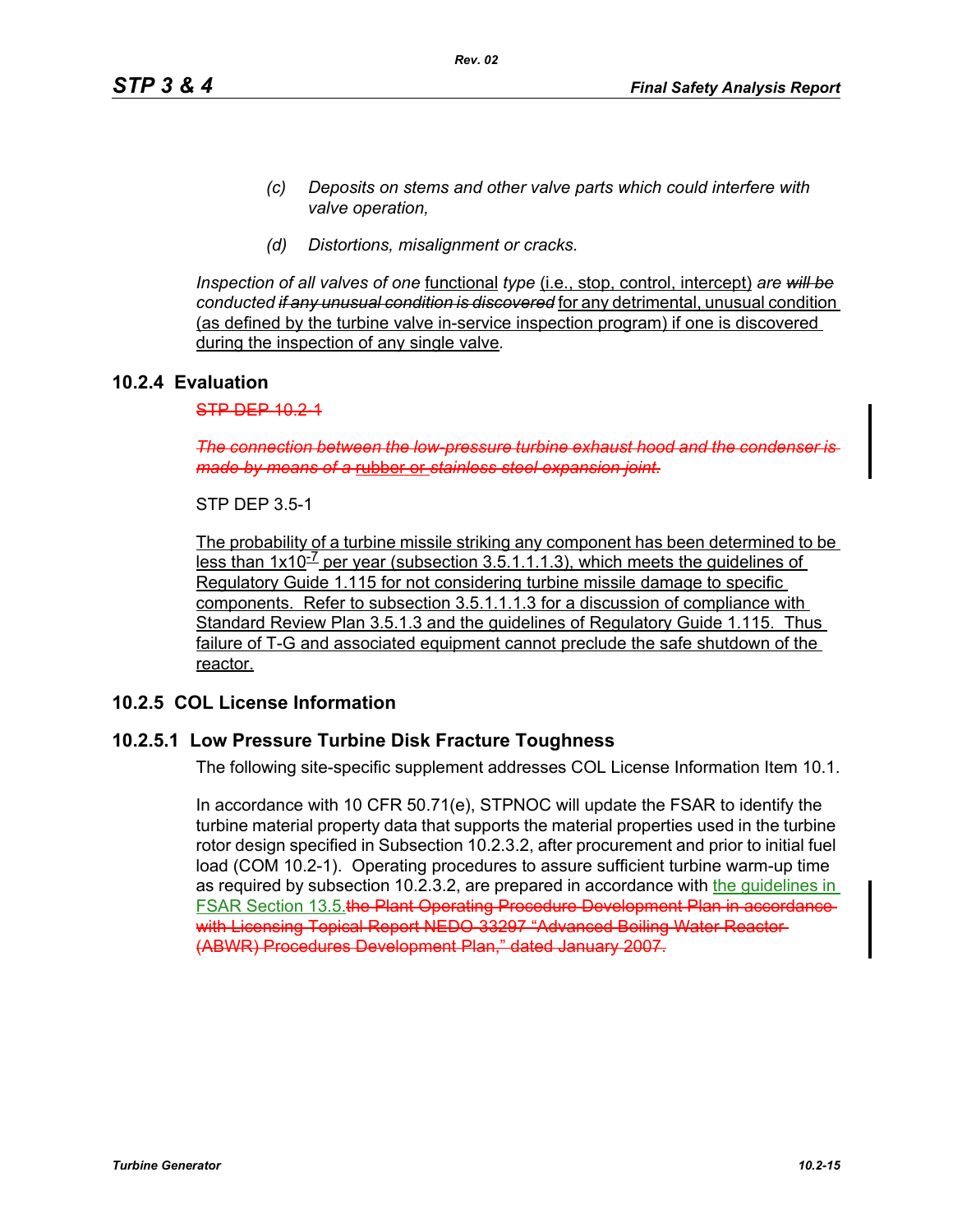# **10.2.5.2 Turbine Design Overspeed**

The following site-specific supplement addresses COL License Information Item 10.2.

The highest anticipated speed resulting from loss of load is normally in the range of 106-109% of rated speed. Turbine components are designed such that calculated stresses do not exceed the minimum material strength at 120% of rated speed. Turbine rotors are spun to a speed of 120% rated as part of factory balance verification. This is approximately 10% above the highest anticipated speed resulting from loss of load.

# **10.2.5.3 Turbine Inservice Test and Inspection**

The following site-specific supplement addresses COL License Information Item 10.3.

Turbine inservice test and inspection requirements are discussed in subsection 10.2.3.6.

# **10.2.6 References**

The following standard supplement adds the following references.

- 10.2-3 Electric Power Research Institute, "Guidelines for Permanent BWR Hydrogen Water Chemistry Installations – 1987," EPRI NP-5283-SR-A, September 1987.
- 10.2-4 USNRC, "Safety Evaluation Report Relating to the Operation of Hope Creek Generating Station", NUREG-1048, Supplement No. 6, July 1986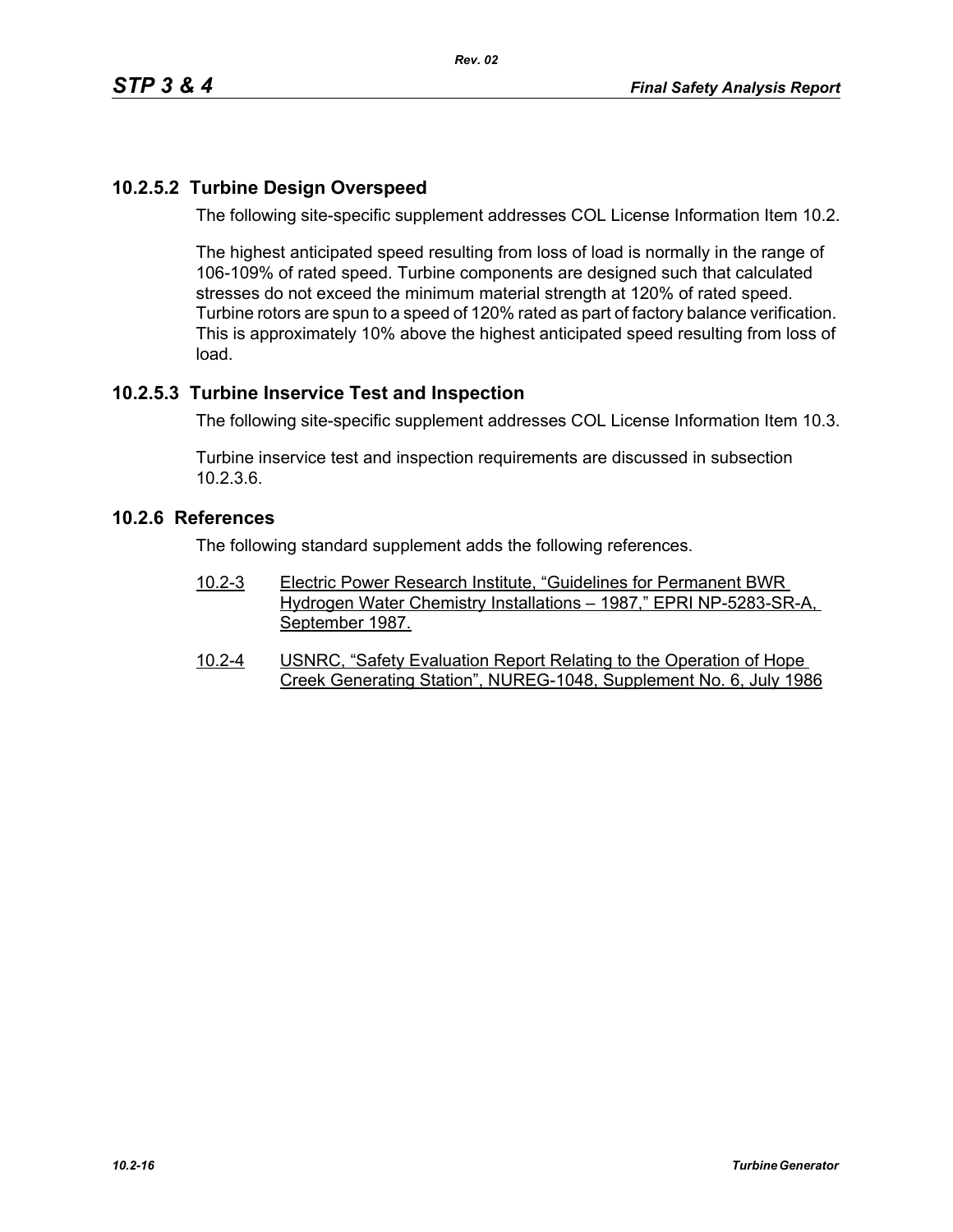

**Figure 10.2-1 Turbine Stop Valve Closure Characteristic**